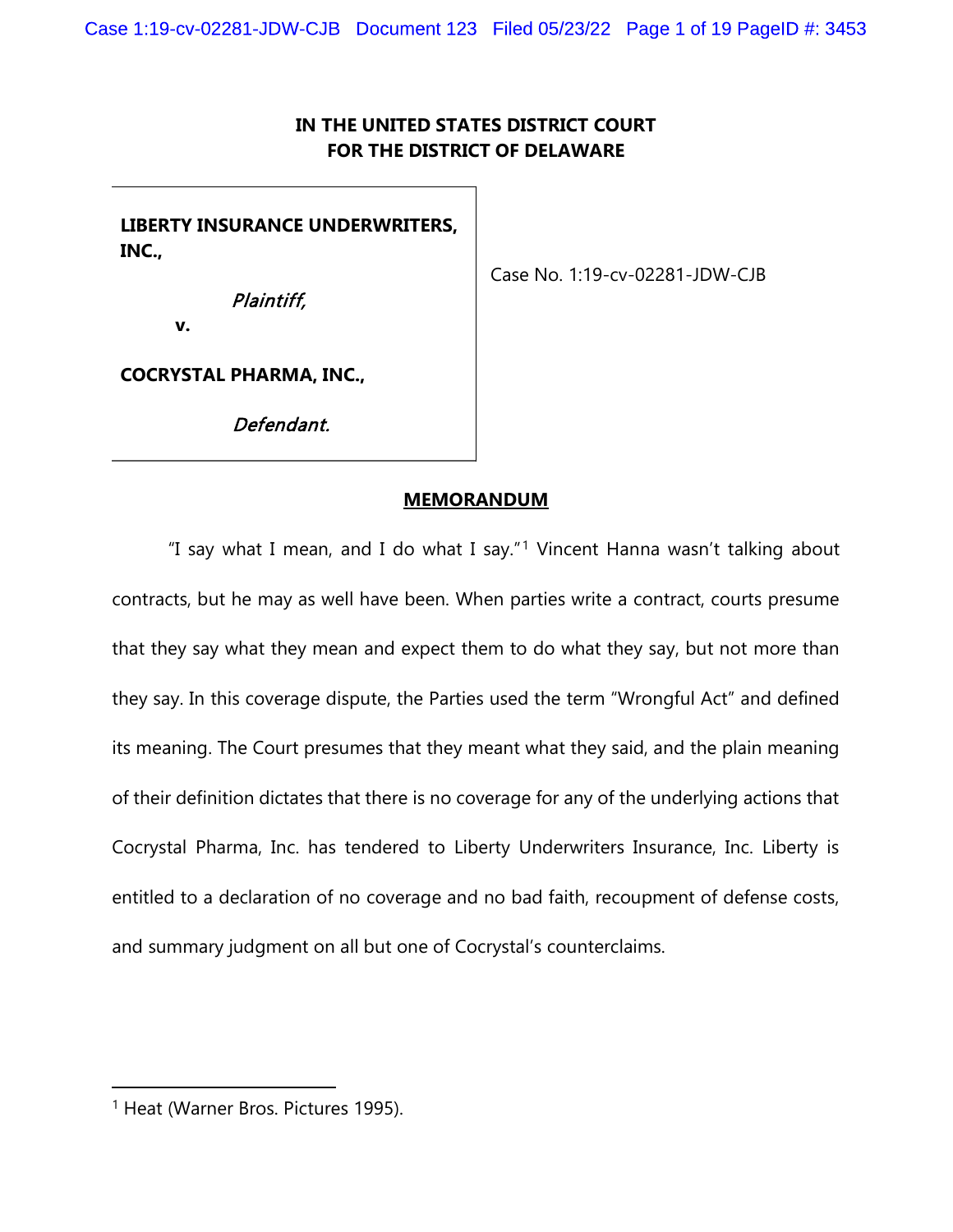# I. BACKGROUND

# A. The Policy

Cocrystal Pharma, Inc. was formed on April 15, 2014, following a reverse merger that took place in January 2014 between Biozone Pharmaceuticals, Inc. and Cocrystal Discovery, Inc. ("Cocrystal Discovery"). Cocrystal is incorporated in Delaware, but it is headquartered in Washington.

In January 2015, Liberty Underwriters Insurance, Inc. sold Cocrystal an Executive Advantage Policy, policy no. DONYAAXOGP002 (the "Policy"),<sup>2</sup> which covered a policy period of January 2, 2015, to May 6, 2018 (the "Policy Period"). The Policy is a claims-made policy that provides coverage for claims made during the Policy Period that arise from wrongful acts by Cocrystal's directors and officers ("D&Os"). The Policy lists Cocrystal as the Insured Organization. (See Policy § 25.9; Item I of Declarations.) Cocrystal's "duly elected or appointed directors or officers" are Insured Persons. (Policy § 25.10(a).) The Policy covers losses incurred from a "Wrongful Act," which is "any actual or alleged error, misstatement, misleading statement, act, omission, neglect, or breach of duty, actually or alleged committed or attempted by the Insured Persons in their capacities as such …." (Policy §§ 1.1–1.3, 25.20(a).) The Policy also contains a relation-back provision that makes clear that "[a]ll Claims arising from the same Wrongful Act or Interrelated Wrongful Acts shall be deemed one Claim and subject to a single limit of liability. Such Claim shall be

<sup>&</sup>lt;sup>2</sup> The Policy is docketed at D.I. 1-1.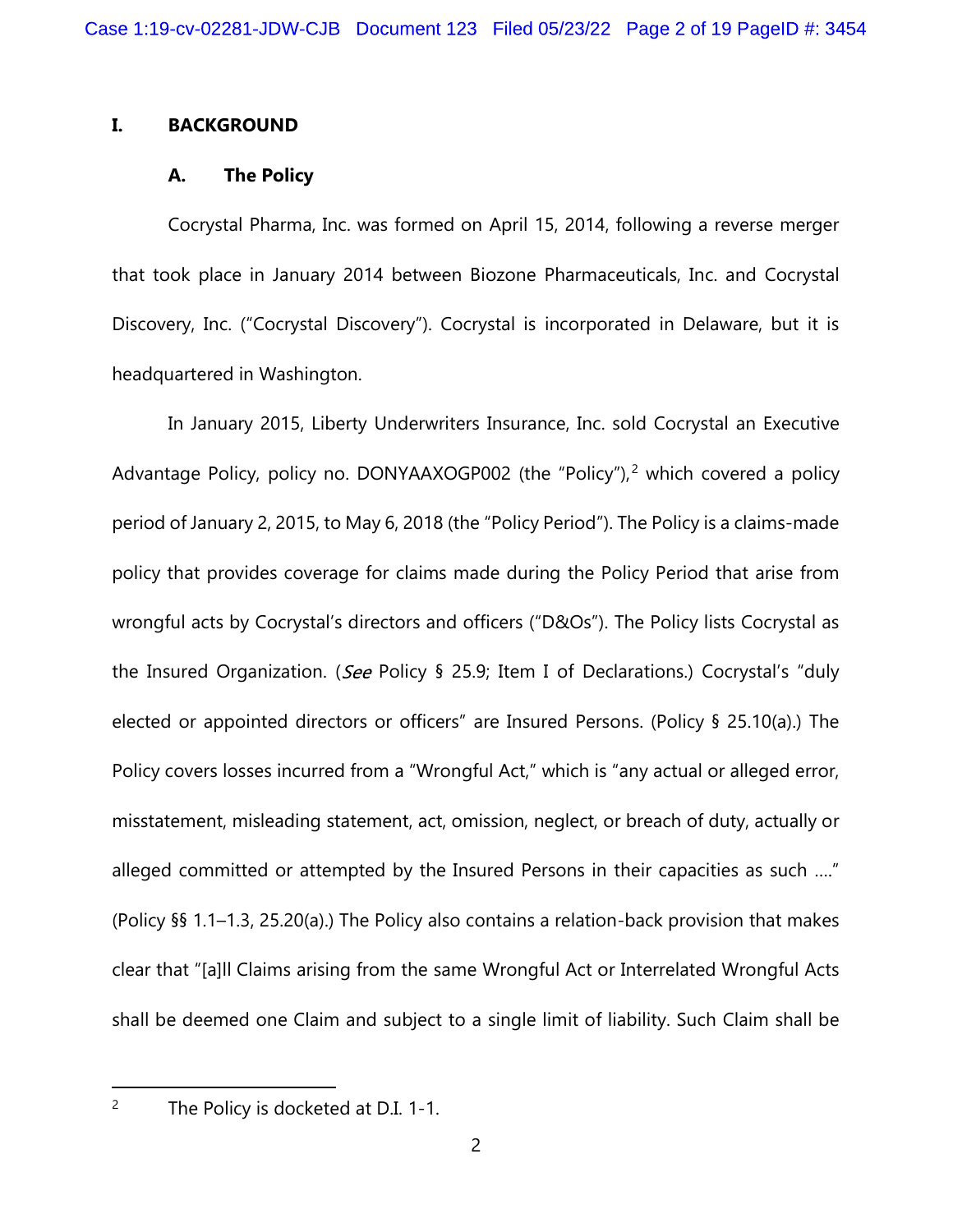deemed first made on the date the earliest of such Claims is first made, regardless of whether such date is before or during the Policy Period." (Policy § 9.2.) In the event that Liberty advanced defense costs pursuant to the Policy and "it is determined by … litigation … that any such Defense Costs are not covered under this Policy, the Insureds agree to repay the Insurer the amount of such Defense Costs not covered." (Policy § 3.3.)

# B. The SEC Investigation

On or about October 2, 2015, the U.S. Securities and Exchange Commission issued a subpoena *duces tecum* to Cocrystal in connection with an SEC investigation (the "SEC Investigation"). The subpoena directed Cocrystal to produce numerous categories of documents from the time period of January 1, 2011, to the date of the subpoena, including documents pertaining to Biozone.

On February 5, 2016, Cocrystal provided notice of the subpoena to Liberty. After receiving the notice and reviewing the subpoena, Liberty took the position that there was no coverage for the SEC Investigation because the subpoena did not constitute a "Claim" under the Policy. On January 25, 2017, Cocrystal continued to request coverage in connection with the original subpoena, as well as additional subpoenas that the SEC had issued to two former D&Os of Biozone, Elliot Maza and Brian Keller. On February 2, 2017, Liberty reversed course, agreed with Cocrystal that the SEC Investigation satisfied the Policy's definition of "Claim," and indicated that it would send a "supplemental reservation of rights letter." (D.I. 89-1, Ex. G.) As a result, Liberty agreed to reimburse Cocrystal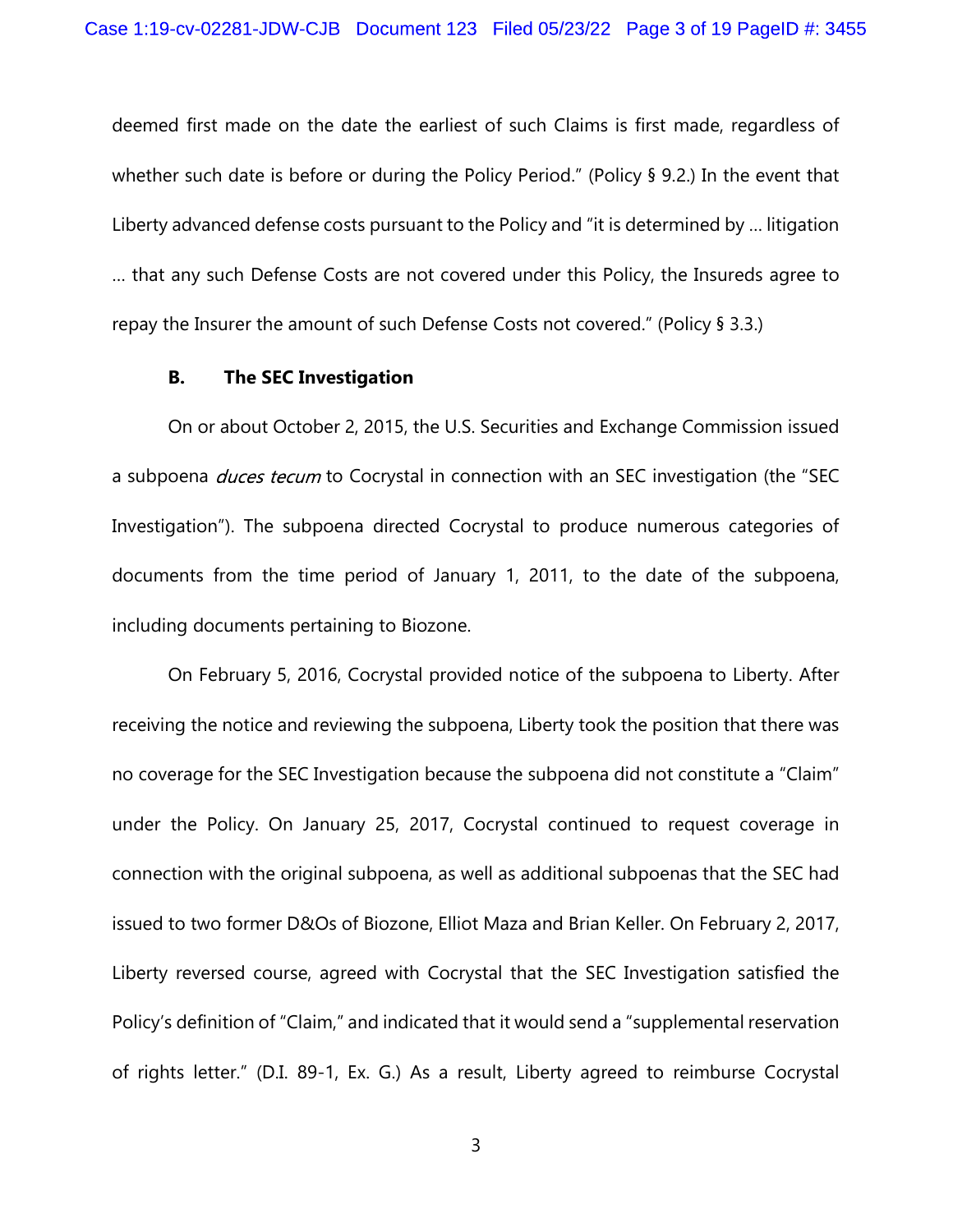\$986,025.80 for expenses incurred in connection with the SEC Investigation. Liberty never issued a supplemental reservation of rights letter.

On or about September 7, 2018, following its investigation, the SEC filed suit in the United States District Court for the Southern District of New York, alleging that numerous individuals and affiliated entities had violated the Securities Act of 1933 and the Securities Exchange Act of 1934 by engaging in "three highly profitable 'pump-and-dump' schemes" that had enriched the defendants and left retail investors holding worthless shares (the "SEC Action"). (D.I. 84-1, Ex. K ¶ 1.) The first of those schemes related to Biozone, which the SEC referred to as "Company A." (*Id.* at  $\mathbb{I}$  54.) The SEC alleged that between August and December of 2013, Phillip Frost, Elliot Maza, Brian Keller, and various other defendants engaged in a pump-and-dump scheme to inflate the value of Biozone's shares in order to enrich themselves and their affiliates (the "Pump-and-Dump Scheme"). According to the SEC, Mr. Maza was the CEO of Biozone from June 2011 to January 2014, and Mr. Keller was Biozone's Chief Scientific Officer from March 2011 to January 2014. The SEC also alleged that Mr. Frost was an investor who exercised significant control over Biozone's management, and that all three men served as Biozone's board members and owned a significant portion of the company's outstanding shares. Following the merger between Biozone and Cocrystal Discovery in 2014, Messrs. Frost, Maza, and Keller all became Cocrystal D&Os.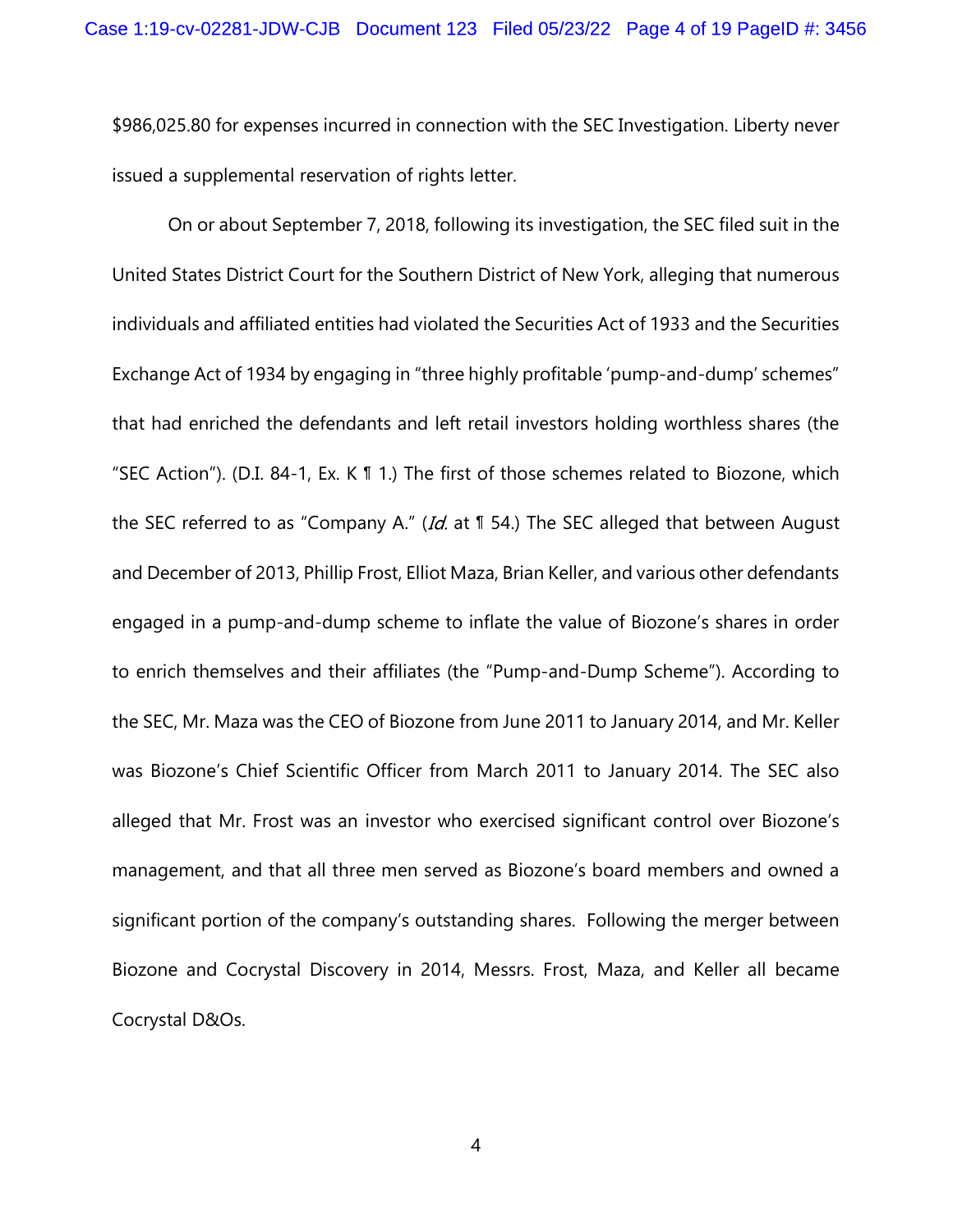#### C. The Derivative Actions

After the SEC filed its Complaint in September 2018, Cocrystal shareholders filed multiple lawsuits against Cocrystal (as the successor entity of Biozone) and Cocrystal's D&Os, alleging violations of the Exchange Act and various state laws. The complaints allege that Cocrystal was harmed by the Pump-and-Dump Scheme that began in September 2013 and that the company suffered further harm when its D&Os continued to issue false or misleading statements, year after year, that did not disclose the scheme and the material related-party transactions that were part of it. Those complaints include: Anthony Pepe v. Cocrystal Pharma, Inc. f/k/a Biozone Pharmaceuticals, Inc., et al., No. 2:18cv-14091 (DNJ); Susan S. Church v. Elliot Maza, et al., No. 2:19-cv-80 (W.D. Wash.); and Trent Nichols, et al. v. Elliot Maza, et al., No. 2:19-cv-16751 (DNJ) (the "Derivative Actions").

Cocrystal provided Liberty with notice of the SEC Action and the Derivative Actions. Liberty denied coverage, asserting that pursuant to the Policy, all of the allegations in the various complaints are deemed to have occurred prior to December 27, 2013, so the Policy's Prior Acts Exclusion bars coverage. In addition, Liberty advised Cocrystal that the Prior Acts Exclusion precluded coverage for the SEC Investigation, so Liberty sought to recoup the defense costs that it had advanced to Cocrystal in connection with that investigation. In the meantime, Cocrystal paid \$375,000 towards Mr. Frost's defense, in compromise and resolution of his indemnity claims in connection with the SEC Investigation, the SEC Action, and the Derivative Actions.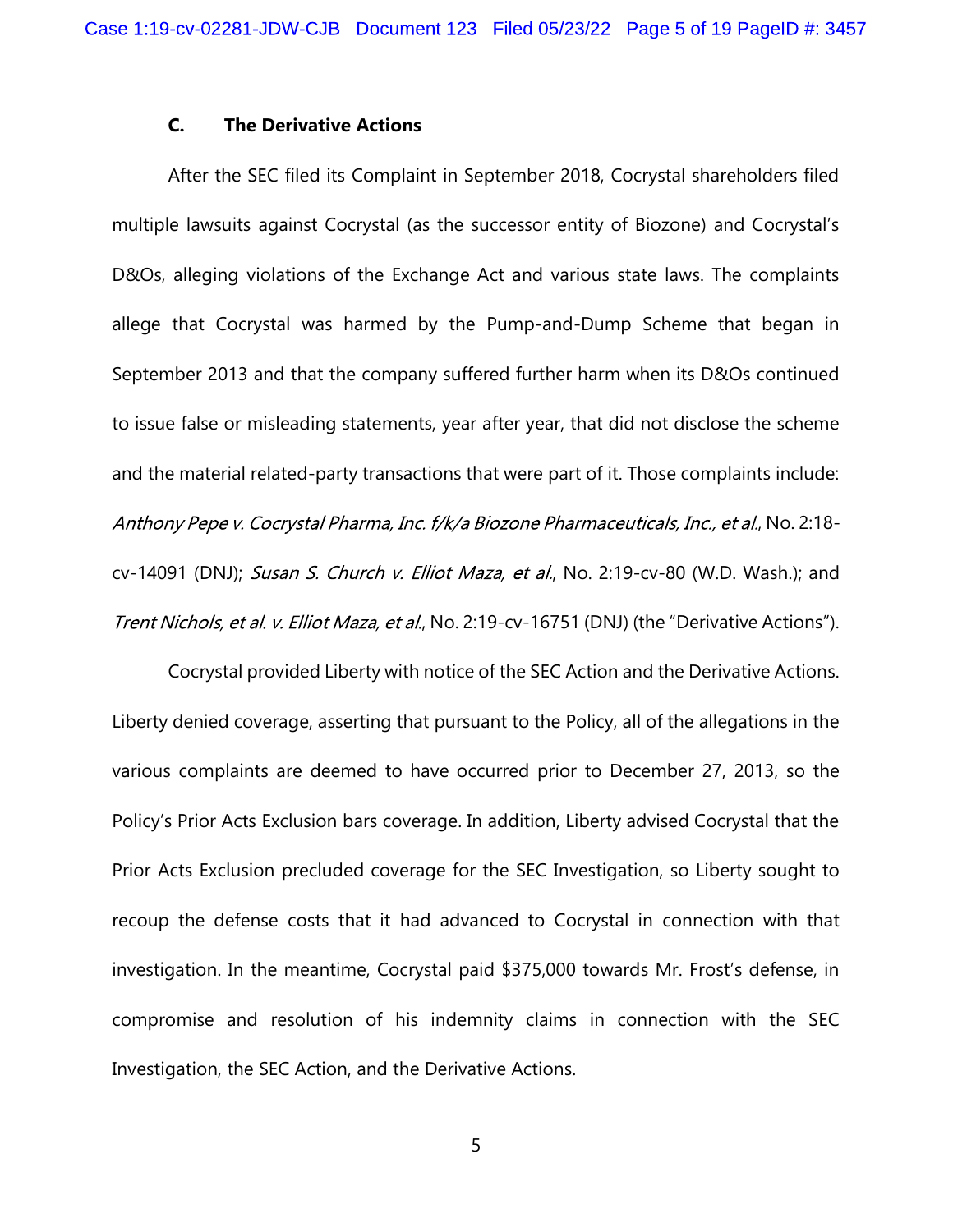### D. The Present Litigation

On December 16, 2019, Liberty filed a Complaint against Cocrystal in this Court, seeking a declaratory judgment that: 1) the Policy does not provide coverage for the Derivative Actions; 2) the Policy does not provide coverage for the SEC Investigation or the SEC Action; and 3) Liberty did not engage in bad faith conduct. Liberty also asserts a claim to recoup the approximately \$1M in defense costs that it advanced to Cocrystal in connection with the SEC Investigation. In a Second Amended Counterclaim, Cocrystal asserts six claims for relief against Liberty, including 1) breach of contract, 2) declaratory judgment, 3) bad faith, 4) violations of the Washington Consumer Protection Act ("CPA"), 5) violations of the Washington Fair Insurance Conduct Act ("IFCA"), and 6) reformation of contract. Cocrystal sought leave to amend its pleadings and file a Third Amended Counterclaim to assert claims based on a separate insurance policy that Liberty had issued to Biozone before it merged with Cocrystal Discovery (the "Biozone Policy"). The Court denied that motion. As a result, the Biozone Policy is not at issue in this case. The Parties have each filed cross-motions for summary judgment, and those motions are ripe for disposition.

### II. LEGAL STANDARD

Federal Rule of Civil Procedure 56(a) permits a party to seek, and a court to enter, summary judgment "if the movant shows that there is no genuine dispute as to any material fact and the movant is entitled to judgment as a matter of law." Fed. R. Civ. P.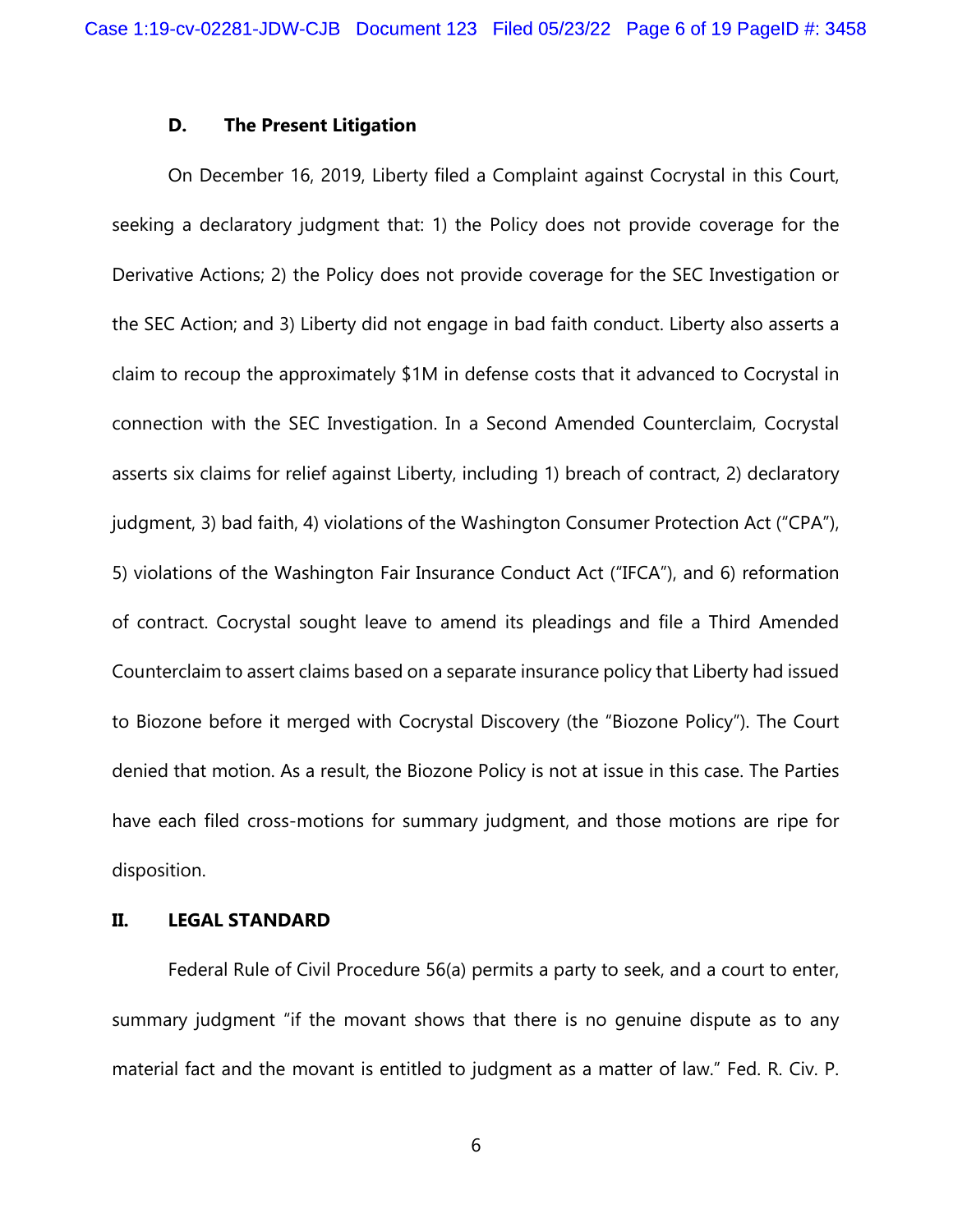56(a). "[T]he plain language of Rule 56[(a)] mandates the entry of summary judgment, after adequate time for discovery and upon motion, against a party who fails to make a showing sufficient to establish the existence of an element essential to that party's case, and on which that party will bear the burden of proof at trial." Celotex Corp. v. Catrett, 477 U.S. 317, 322 (1986) (quotations omitted). In ruling on a summary judgment motion, a court must "view the facts and draw reasonable inferences 'in the light most favorable to the party opposing the [summary judgment] motion." *Scott v. Harris*, 550 U.S. 372, 378 (2007) (quotation omitted). However, "[t]he non-moving party may not merely deny the allegations in the moving party's pleadings; instead he must show where in the record there exists a genuine dispute over a material fact." Doe v. Abington Friends Sch., 480 F.3d 252, 256 (3d Cir. 2007) (citation omitted); see also Fed. R. Civ. P. 56(c)(1)(A)-(B).

The filing of cross-motions does not change this analysis. See Transportes Ferreos de Venezuela II CA v. NKK Corp., 239 F.3d 555, 560 (3d Cir. 2001). It "does not constitute an agreement that if one is rejected the other is necessarily justified or that the losing party waives judicial consideration and determination whether genuine issues of material fact exist." Id. (quotation omitted). Rather, "[w]hen confronted with cross-motions for summary judgment 'the court must rule on each party's motion on an individual and separate basis, determining, for each side, whether a judgment may be entered in accordance with the Rule 56 standard." Canal Ins. Co. v. Underwriters at Lloyd's London, 333 F. Supp. 2d 352, 353 n.1 (E.D. Pa. 2004), aff'd, 435 F.3d 431 (3d Cir. 2006).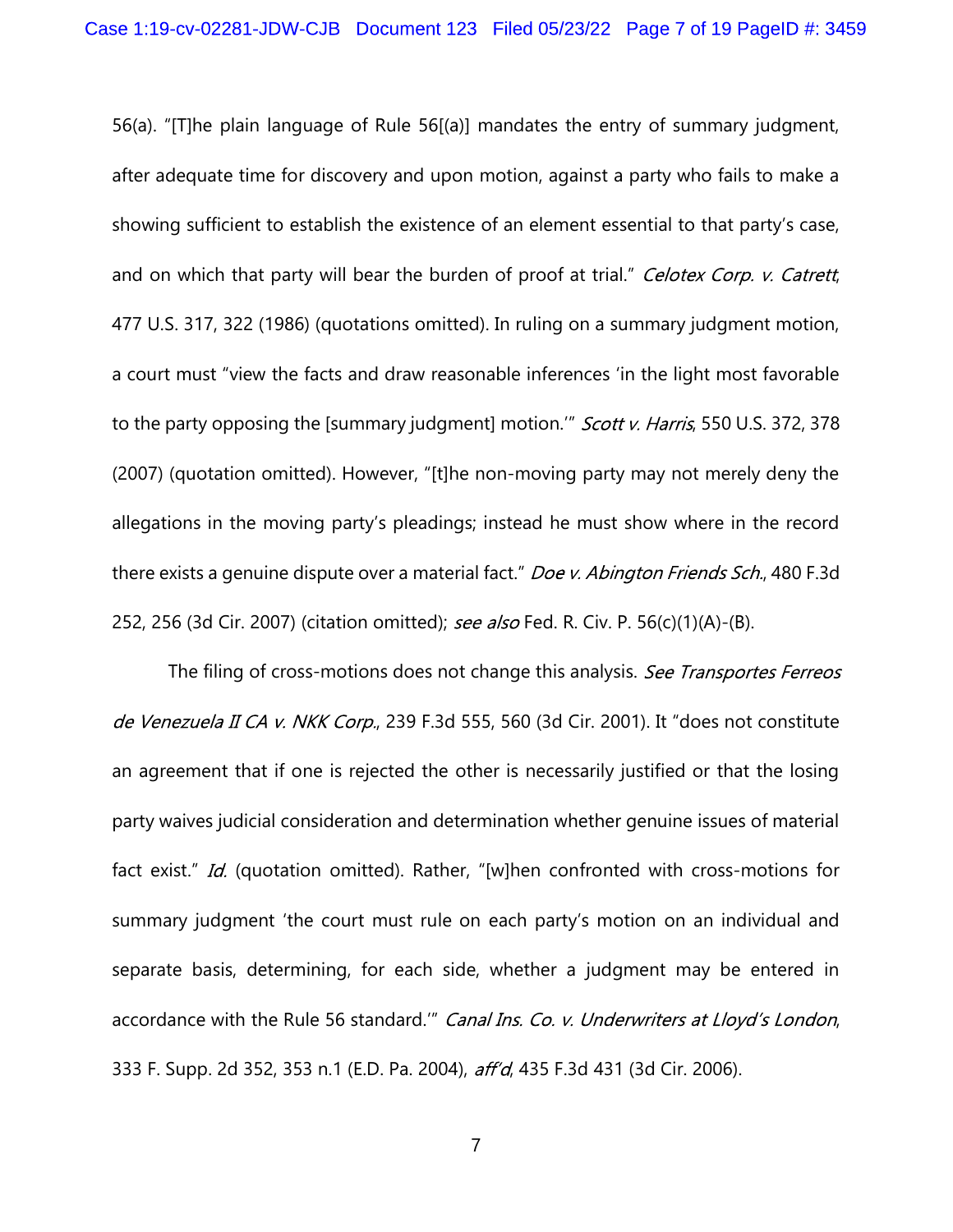#### III. DISCUSSION

#### A. Choice Of Law

Where, as here, a federal court exercises diversity of citizenship jurisdiction, it "employs the choice-of-law principles of its forum state to determine which substantive law governs whether a party is entitled to judgment as a matter of law." SodexoMAGIC, LLC v. Drexel Univ., 24 F.4th 183, 204 (3d Cir. 2022). Liberty argues that Delaware law should apply (or, in the alternative, New York or Georgia law), while Cocrystal contends that Washington law should govern this dispute. Because neither Party engaged in a meaningful choice-of-law analysis with respect to New York or Georgia law (including identifying any conflict with those laws), the Court does not address them and, instead, confines its analysis to conflicts between Delaware and Washington law, if any.

Pursuant to Delaware's choice-of-law principles, the Court must first determine whether there is an actual conflict between Delaware and Washington law. See Shook  $\alpha$ Fletcher Asbestos Settlement Tr. v. Safety Nat. Cas. Corp., 909 A.2d 125, 128 (Del. 2006). To make this determination, the Court considers "a single and simple query: does application of the competing laws yield the same result?" Laugelle v. Bell Helicopter Textron, Inc., No. 12-cv-54, 2013 WL 5460164, at \*2 (Del. Super. Ct. Oct. 1, 2013). If the outcome would be the same under either state's law, then "there is a 'false conflict,' and the Court should avoid the choice-of-law analysis altogether." Deuley v. DynCorp Int'l, Inc., 8 A.3d 1156, 1161 (Del. 2010). If, however, a true conflict exists, the Court must apply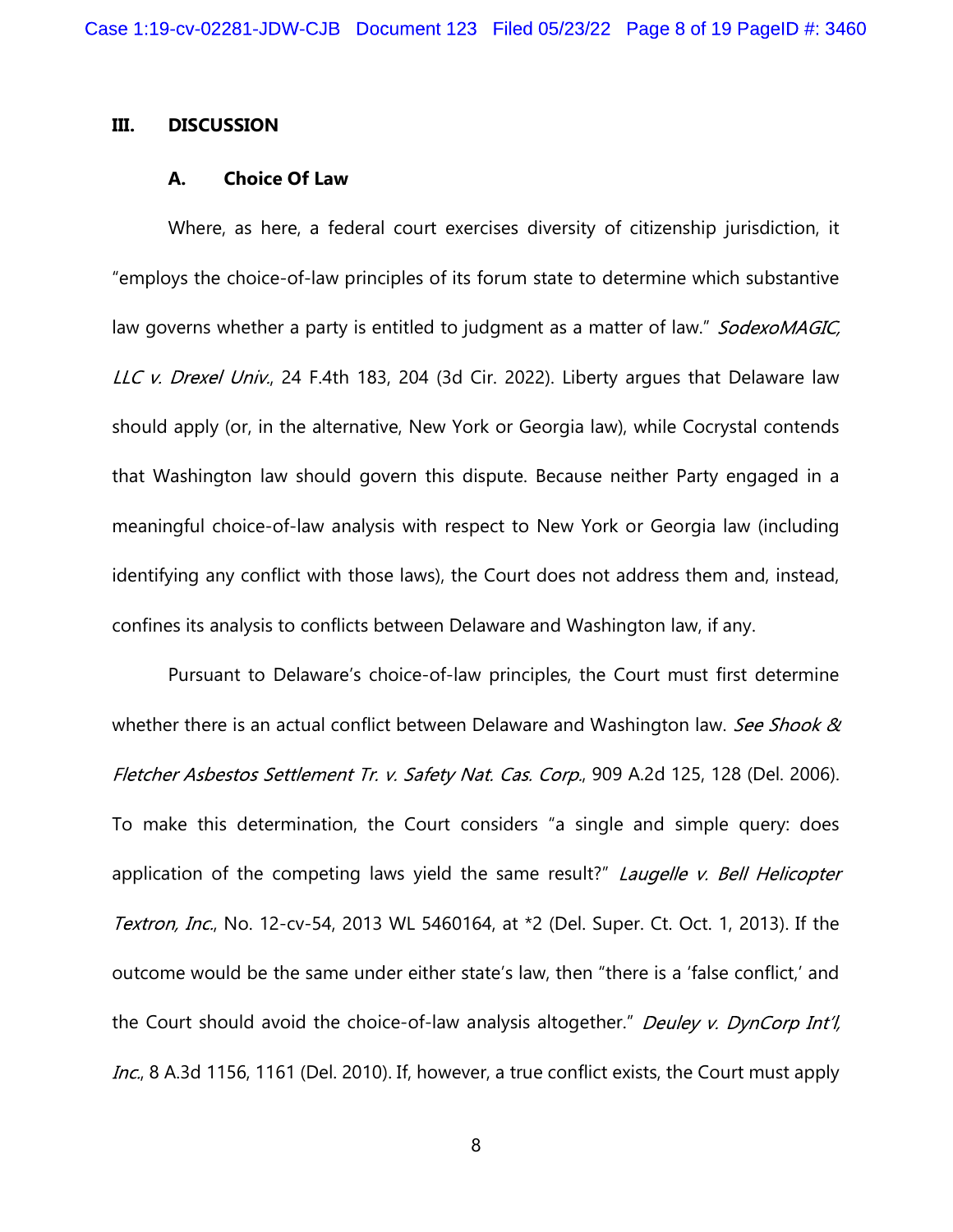the "most significant relationship" test to determine which state's law should apply. Shook, 909 A.2d at 128. "Choice-of-law determinations must be made as to each issue when presented, not to the case as a whole." *Laugelle*, 2013 WL 5460164 at \*3 (citations omitted).

In its Second Amended Counterclaim, Cocrystal asserts claims for alleged violations of two Washington statutes: the CPA and the IFCA. This does not present a choice-of-law problem. Neither Party identifies a conflict between Delaware law and these two statutes, and the mere fact that Delaware does not have similar statutes does not demonstrate a conflict. Instead, "the question for each statute is whether, by its own terms, it applies to the present case." Bankers Life & Cas. Co. v. Miller, No. 14-cv-3165, 2015 WL 515965, at \*6 n.5 (N.D. Ill. Feb. 6, 2015) (collecting cases). Thus, the Court will consider the merits of Cocrystal's statutory claims.

 With respect to the Parties' contract claims, Delaware law will apply. The Policy does not contain a choice-of-law provision. While the Parties dispute whether Delaware or Washington law should govern, neither Party has shown (or even asserted) that there is an actual conflict between the two states' laws. In fact, Cocrystal contends that the result would be the same under Delaware or Washington law. For its part, the Court has not identified any meaningful differences between the two states' laws as to breach of contract claims, so any alleged conflict is a false one. The Court will therefore apply Delaware law to the Parties' contract claims.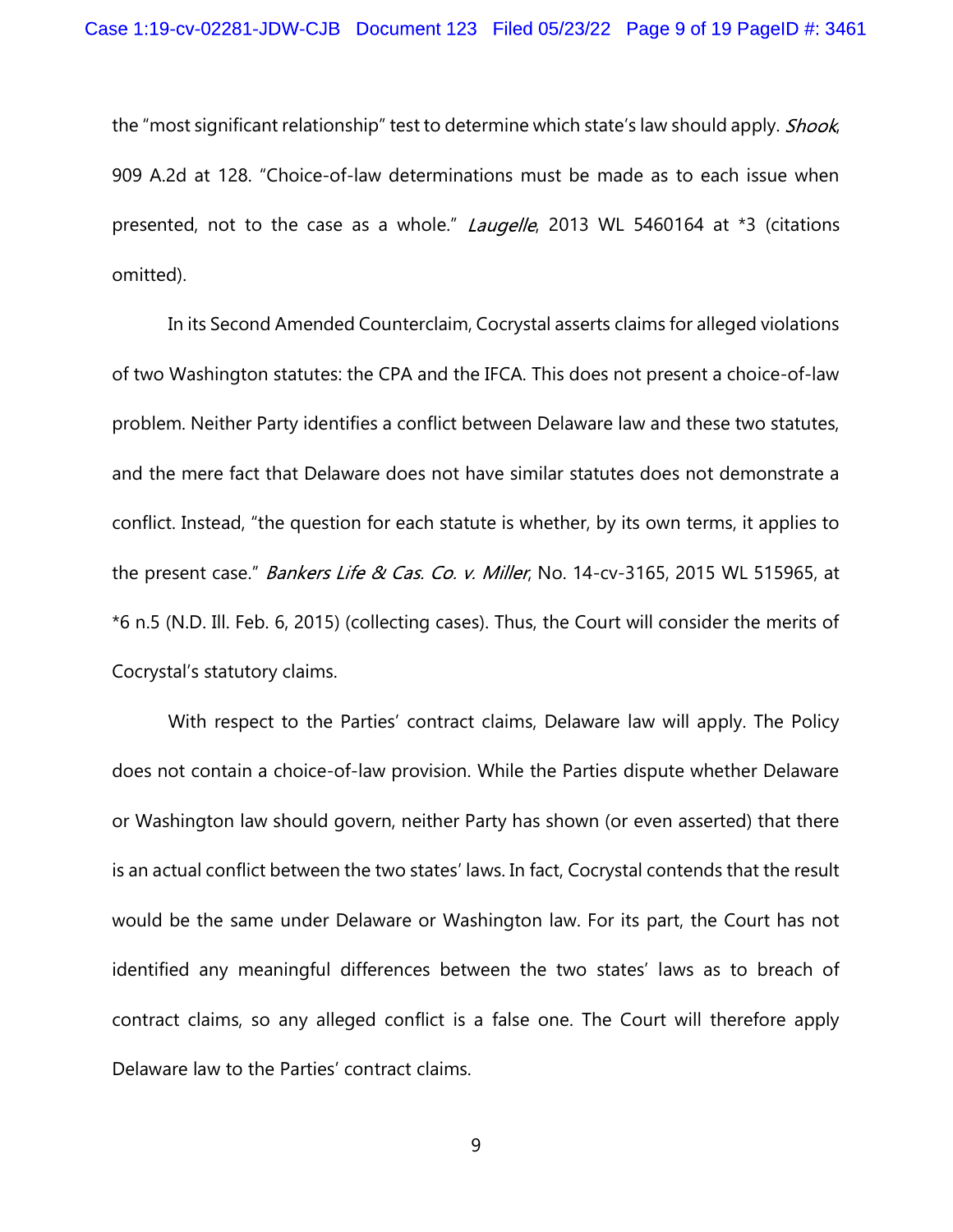There appears to be an actual conflict between Delaware and Washington law with respect to Cocrystal's claim for common law bad faith. Under Washington law, an insured may pursue a bad faith claim even in the absence of coverage. See St. Paul Fire & Marine Ins. Co. v. Onvia, Inc., 196 P.3d 664, 668 (Wash. 2008) (citation omitted). Under Delaware law, however, "an insurer's actions only give rise to a bad faith breach of contract claim if the insurer's actions first breach the contract." GEICO Gen. Ins. Co. v. Green, --- A.3d ----, 2022 WL 1052195, at \*8 (Del. Apr. 8, 2022). Because application of these competing laws could create distinct results, there is an actual conflict for the Court to resolve.

Under Delaware law, bad faith claims sound in contract. See Enrique v. State Farm Mut. Auto. Ins. Co., 142 A.3d 506, 512 (Del. 2016) (citation omitted). Therefore, the Court determines which state has the most significant relationship to the matter by analyzing the various contract-related contacts set forth in the Restatement (Second) Conflict of Laws. See Buhl Bldg., L.L.C. v. Commonwealth Land Title Ins. Co., No. N17C-03-093, 2019 WL 3916615, at \*5-6 (Del. Super. Ct. Aug. 19, 2019); AT&T Wireless Servs., Inc. v. Fed. Ins. Co., No. 03C-12-232, 2007 WL 1849056, at \*4-6 (Del. Super. Ct. June 25, 2007). The Parties relied on these same contacts for their respective choice-of-law analyses, and neither Party has argued that the Court should look to tort-related contacts to resolve the issue.

In insurance coverage disputes, courts look to Sections 193 and 188 of the Restatement. However, because Section 193 of the Restatement "was developed in connection with 'fire, surety, and casualty insurance contracts[,]' [it] is of limited utility in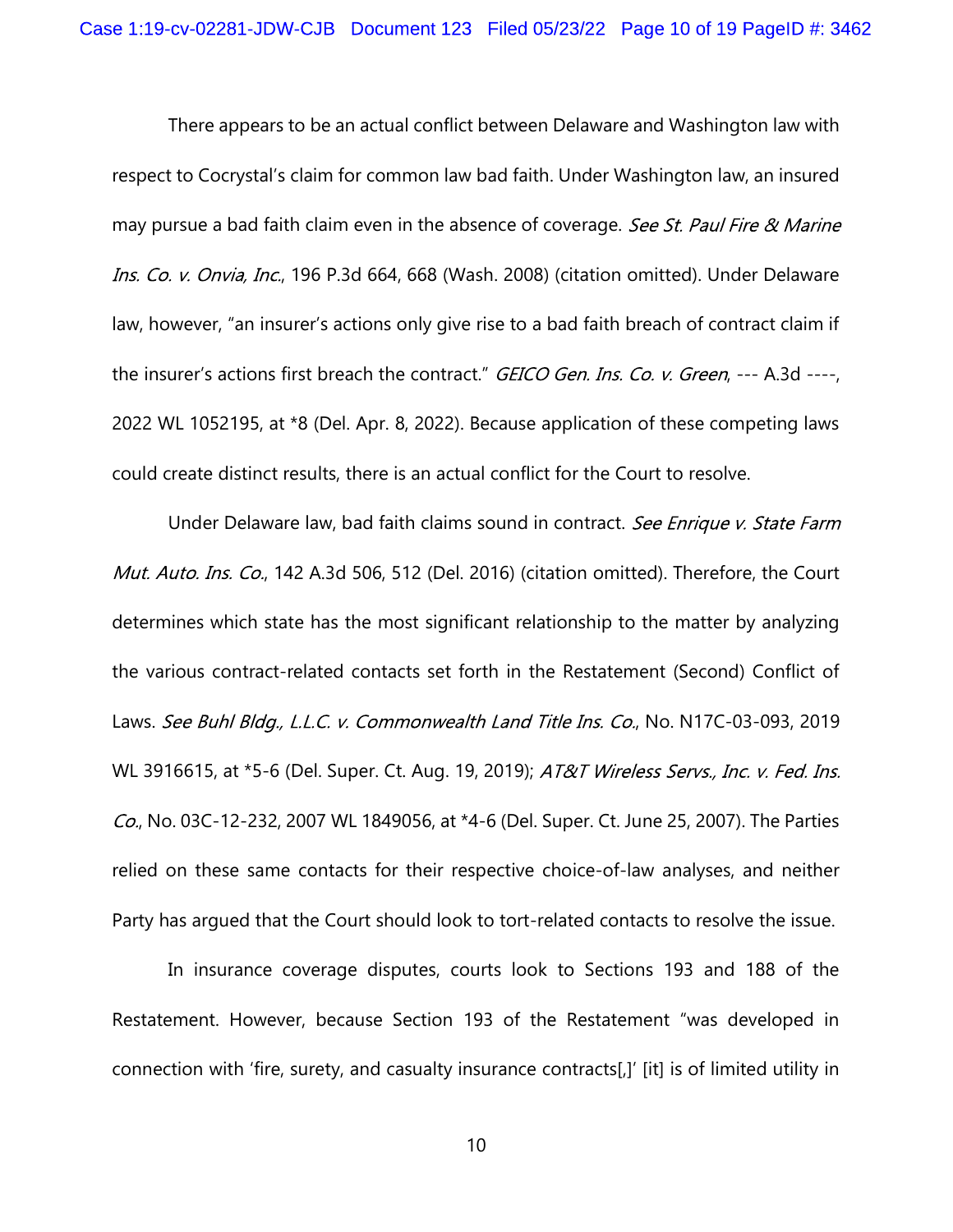cases, like this one, in which the policy insures risks that are not confined to one particular location." Stillwater Mining Co. v. Nat'l Union Fire Ins. Co. of Pittsburgh, Pa., No. N20C-04-190, 2021 WL 6068046, at \*8 (Del. Super. Ct. Dec. 22, 2021) (quotation omitted). Instead, the Court considers the "broader subject-matter-specific factors" set forth in Section 188, including the places of contracting, negotiating, and performance, the location of the contract's subject matter, and the parties' respective domiciles and places of incorporation and business. RSUI Indem. Co. v. Murdock, 248 A.3d 887, 896 (Del. 2021) (quotation omitted); Restatement (Second) of Conflict of Laws § 188 (1971). In addition, the Court must consider those contacts in light of the following overarching principles from Section 6: (1) the needs of the interstate system, (2) the relevant policies of the forum, (3) the relevant policies of other interested states and their interest in the determination of the issue, (4) the protection of justified expectations, (5) the basic policies underlying the particular field of law, (6) the certainty, predictability and uniformity of result, and (7) the ease in the determination and application of the law to be applied. Restatement (Second) of Conflict of Laws § 6 (1971).

The various "factors suggest that the state of incorporation is the center of gravity of the typical D&O policy[.]"  $RSUI$ , 248 A.3d at 901. As a result, "Delaware court[s] consistently have held that Delaware law applies to disputes over [D&O] insurance coverage where, as here, the insured companies are Delaware corporations." Ferrellgas Partners L.P. v. Zurich Am. Ins. Co., No. N19C-05-275, 2020 WL 363677, at \*4 (Del. Super.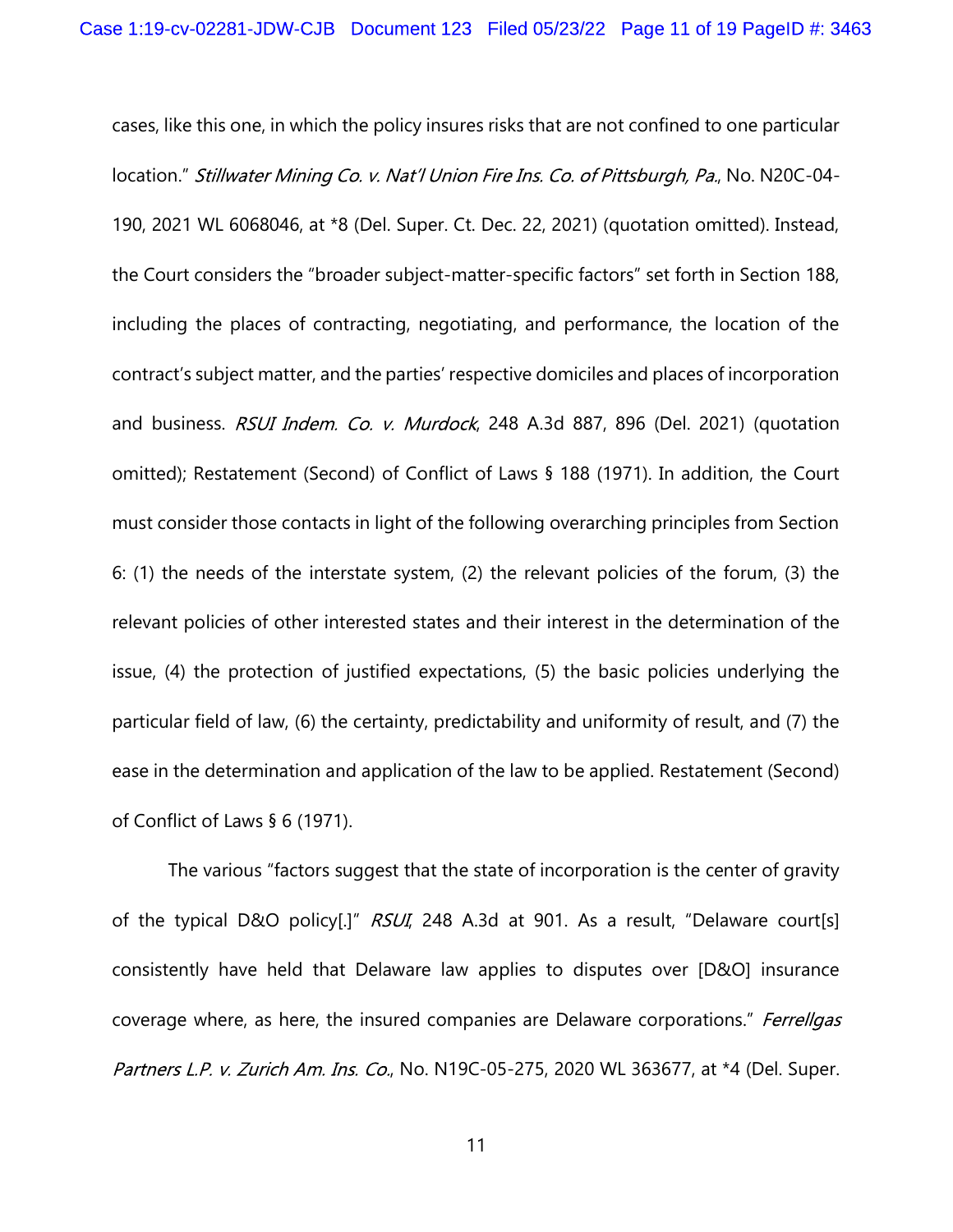Ct. Jan. 21, 2020), appeal denied, 2020 WL 764155 (Del. Super. Ct. Feb. 17, 2020); see also Calamos Asset Mgmt., Inc. v. Travelers Cas. & Sur. Co. of Am., No. 18-cv-1510, 2020 WL 3470473, at \*4 (D. Del. June 25, 2020); IDT Corp. v. U.S. Specialty Ins. Co., No. N18C-03-032, 2019 WL 413692, at \*6 (Del. Super. Ct. Jan. 31, 2019). In fact, the Delaware Supreme Court has made clear that where "the insured risk is the directors' and officers' 'honesty and fidelity' to the corporation' … and the choice of law is between headquarters or the state of incorporation, the state of incorporation has the most significant interest." RSUI, 248 A.3d at 900 (quotation omitted).

The fact that Cocrystal is headquartered in Washington is not a sufficient reason to apply Washington law. Likewise, the other facts on which Cocrystal relies do not tip the balance toward Washington. Cocrystal's emphasis on its physical location in Washington "underrates the significance of [it's] status as a Delaware corporation—an entity formed and existing by virtue of the Delaware Constitution and the Delaware General Corporation Law." RSUI, 248 A.3d at 901. It is more significant that the Church Action was filed in federal court in Washington and that the plaintiffs assert claims under Washington state law. However, this case concerns coverage for many matters, under several state and federal laws, so the mere fact that one case implicates Washington is not a reason to apply Washington law. Instead, Delaware law applies because Cocrystal is a Delaware corporation, and the bad faith claim arises from a D&O coverage dispute.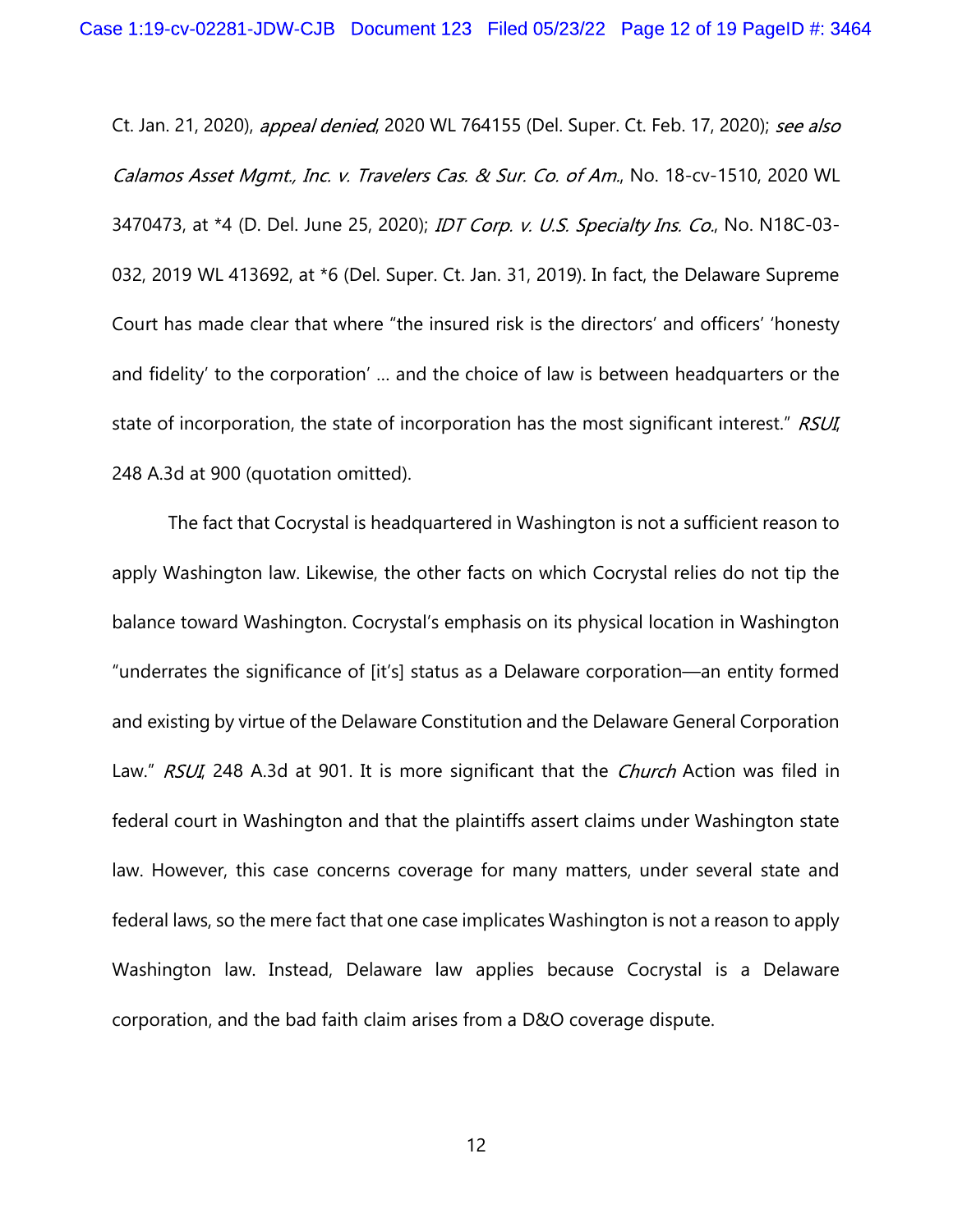### B. Contract Claims

### 1. The SEC Investigation

Under Delaware law, "[t]he interpretation of an insurance policy is a question of law" that begins with the plain language of the Policy. RSUI, 248 A.3d at 905 (quotation omitted). "If the contract language is 'clear and unambiguous, the parties' intent is ascertained by giving the language its ordinary and usual meaning." *Id.* (same). Cocrystal is the Insured Organization under the Policy. (See Policy § 25.9; Item I of Declarations.) Cocrystal's "duly elected or appointed directors or officers" are Insured Persons. (Policy § 25.10(a).) The Policy covers losses incurred from a "Wrongful Act." (Policy §§ 1.1–1.3.) A Wrongful Act is "any actual or alleged error, misstatement, misleading statement, act, omission, neglect, or breach of duty, actually or alleged committed or attempted by the Insured Persons *in their capacities as such* ...." (Policy  $\S$  25.20(a) (emphasis added).) The plain and unambiguous language of the Policy, as a whole, makes clear that a "Wrongful Act" is an act or omission by Cocrystal's directors or officers while wearing Cocrystal hats, *i.e.* acting as Cocrystal directors and officers, as opposed to acting in their individual capacities or on behalf of another organization.

The subject of the SEC Investigation—the Pump-and-Dump Scheme—occurred before Biozone and Cocrystal Discovery merged to create Cocrystal. Indeed, as part of its investigation, the SEC subpoenaed documents from Cocrystal "that by their very nature, pre-dated the reverse merger[.]" (D.I. 87 at ¶ 14.) The resulting SEC Action also focused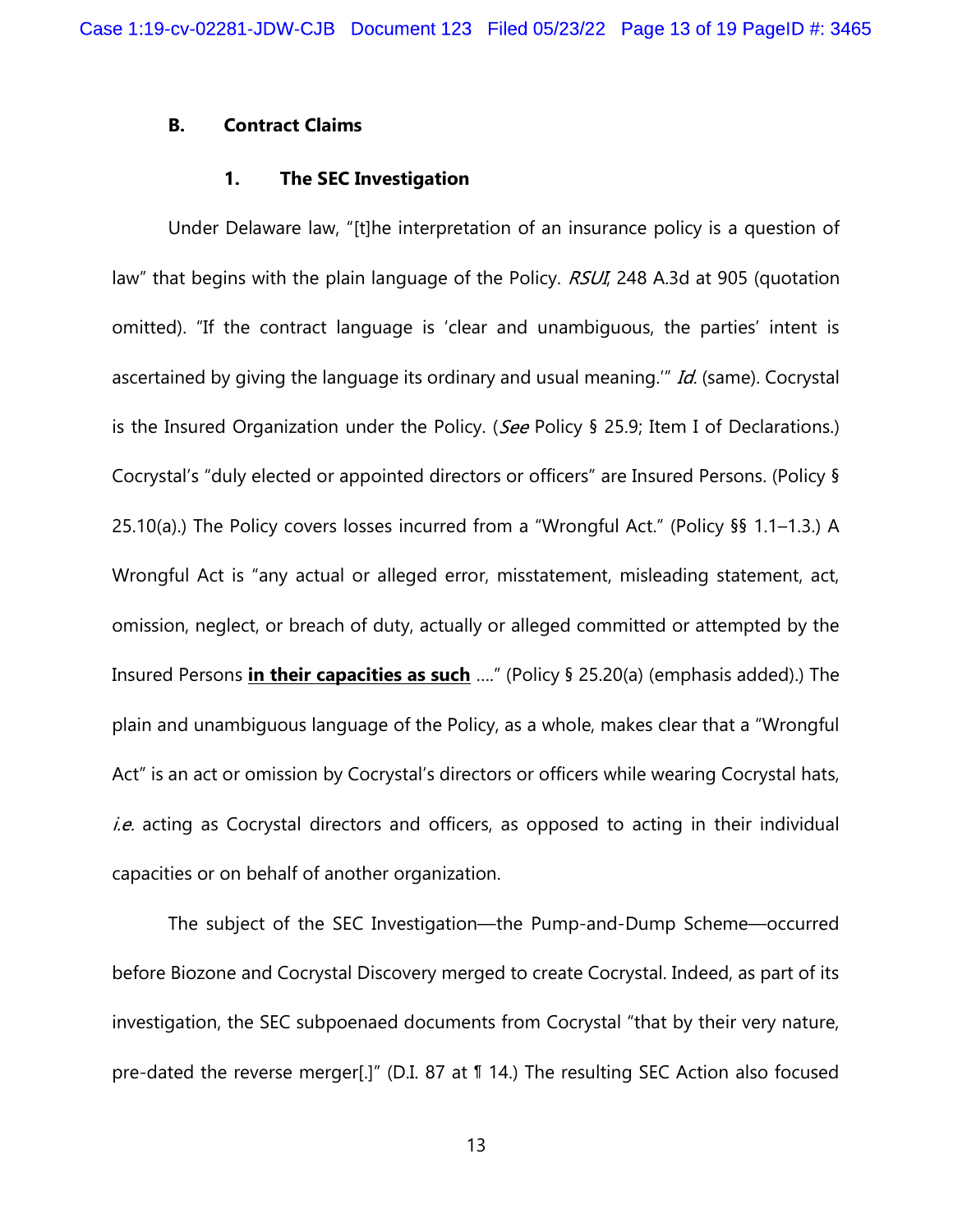on conduct that occurred between August and December of 2013. Though Messrs. Frost, Maza, and Keller all became D&Os of Cocrystal once Cocrystal was formed in 2014, none of them engaged in the Pump-and-Dump Scheme in their capacities as *Cocrystal* D&Os. They couldn't have because Cocrystal did not exist yet. Instead, they engaged in the scheme in their capacities as D&Os of Biozone. Because they were not acting for Cocrystal when they engaged in the Pump-and-Dump Scheme, that conduct is not a Wrongful Act that triggers coverage under the Policy.

The Policy also makes clear that "[i]f it is determined by … litigation … that any such Defense Costs are not covered under this Policy, the Insureds agree to repay the Insurer the amount of such Defense Costs not covered." (Policy § 3.3.) Pursuant to the plain language of the Policy, Cocrystal must repay the Defense Costs that Liberty advanced to Cocrystal for the SEC Investigation, now that the Court has determined that the Policy does not cover those costs. Cocrystal does not dispute the plain meaning of this provision. Instead, it contends that Liberty waived the right to recoup these funds because Liberty did not issue an updated reservation of rights letter when it advanced them.

Under Delaware law, waiver "may 'not ... be invoked to bring within the coverage of an insurance policy risks, property or losses not covered by [the policy's] terms or expressly excluded therefrom." Axis Reinsurance Co. v. HLTH Corp., 993 A.2d 1057, 1063 (Del. 2010) (quoting Nat'l Fire Ins. Co. of Hartford v. E. Shore Lab'ys, Inc., 301 A.2d 526, 530 (Del. Super. Ct. 1973)). In other words, the doctrine of waiver does not operate to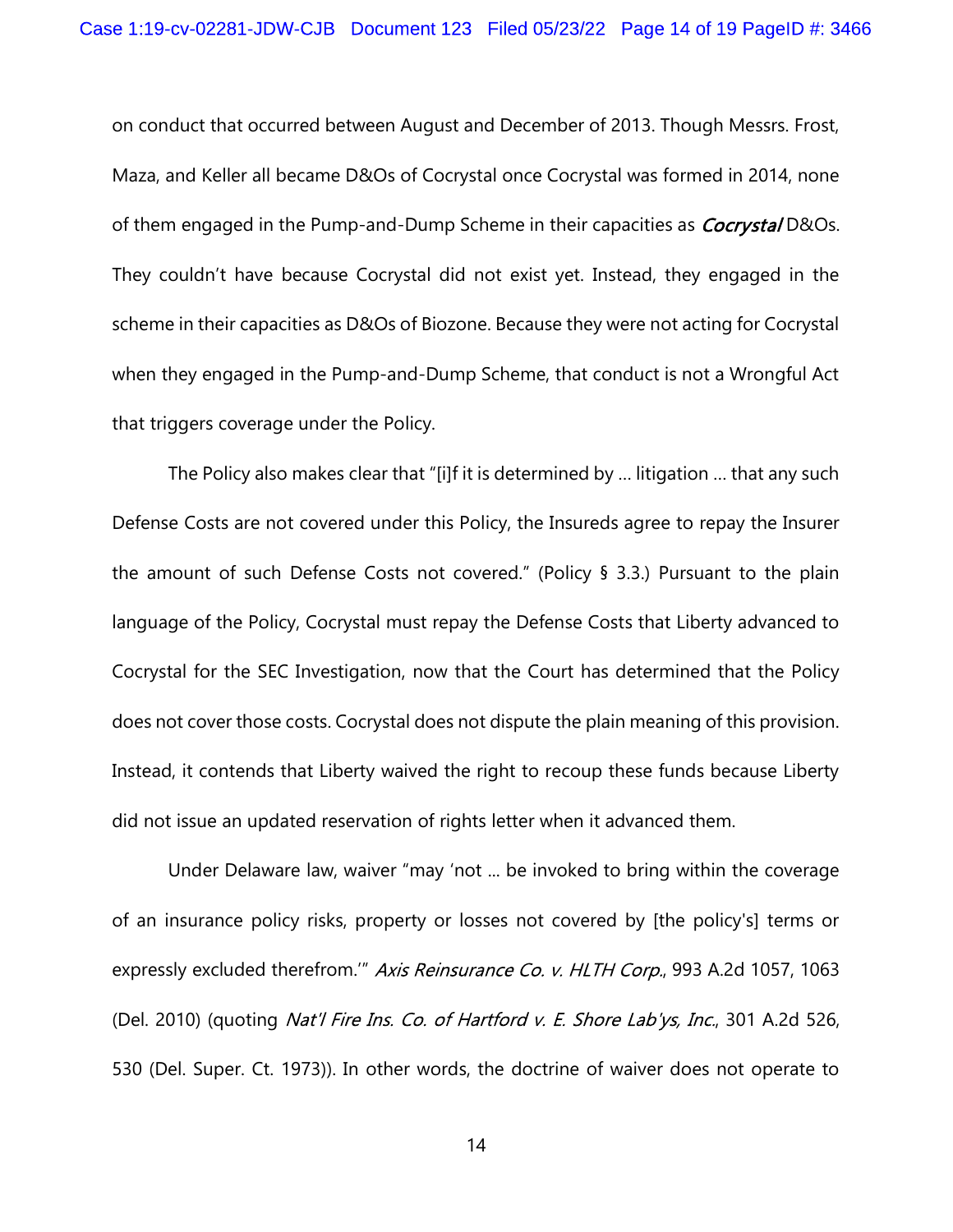expand or create coverage that the Parties did not negotiate and for which the Policy does not provide. See Nat'l Fire, 301 A.2d at 530. Thus, even if Liberty committed a waiver when it advanced the defense costs to Cocrystal without a simultaneous reservation of rights, it would not create coverage for wrongful acts that the Policy does not cover.

Whether Liberty was required to advance defense costs pursuant to the Biozone Policy is not before the Court. In this action, Liberty seeks recoupment pursuant to terms of the Policy issued to Cocrystal. Any claim that Cocrystal has for coverage under the separate Biozone Policy is not before the Court. Therefore, Liberty is entitled to summary judgment on Counts II and III of its Complaint, and Cocrystal must repay the defense costs that Liberty advanced to Cocrystal in connection with the SEC Investigation. Liberty is also entitled to summary judgment on Cocrystal's breach of contract and declaratory judgment claims set forth in the First and Second claims for relief in its Second Amended Counterclaim.

#### 2. The Derivative Actions

There is no dispute that the Policy is a claims-made policy. There is also no dispute that the Policy expired as of May 6, 2018, but the Derivative Actions, *i.e.* the "Claims," were not made until September 2018 or later. The Policy's relation-back provision does not bring those claims within coverage. The Derivative Actions arise from the Pump-and-Dump Scheme outlined in the SEC Action. In fact, those suits were filed after the SEC filed its complaint, and the suits mirror the allegations set forth in the SEC Action. In addition,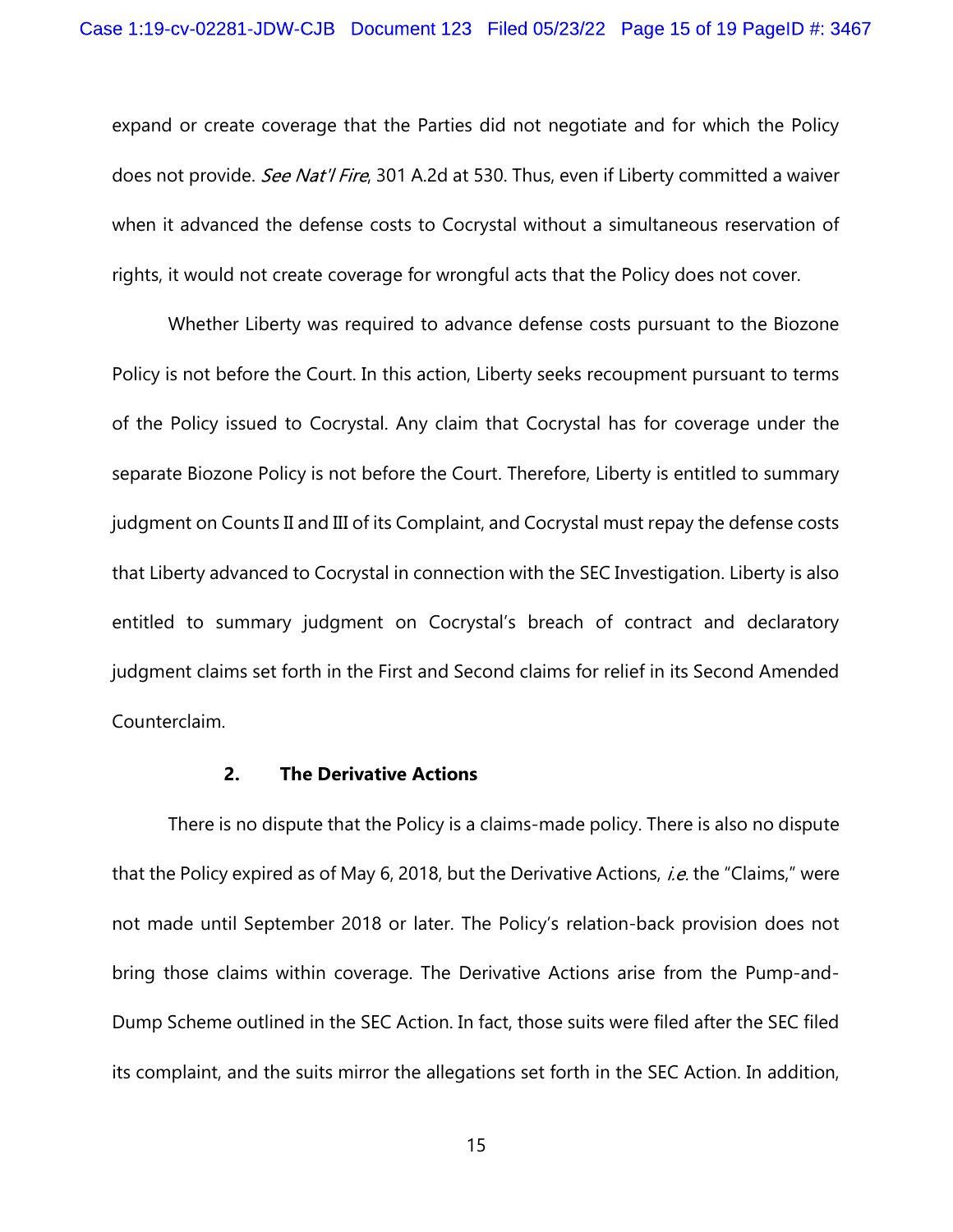the Derivative Actions assert that Cocrystal suffered financial harm once the SEC's allegations became public. However, the relation-back provision applies only when a claim arises from a Wrongful Act or Interrelated Wrongful Act. Because the Pump-and-Dump Scheme is neither a Wrongful Act nor an Interrelated Wrongful Act, there is nothing to which the Derivative Actions could relate back. As those claims were not made during the applicable Policy Period, Cocrystal is not entitled to coverage for the Derivative Actions. Likewise, Liberty is not required to reimburse Cocrystal for the amounts that Cocrystal paid to settle claims on behalf of Mr. Frost. As a result, Liberty is entitled to summary judgment on Count I of its Complaint, as well as Cocrystal's breach of contract and declaratory judgment counterclaims, set forth in its First and Second claims for relief.

#### 3. Reformation

Given the Court's rulings on coverage, Cocrystal's claim for reformation of the Policy is non-justiciable. Cocrystal asserted its claim for reformation only "[t]o the extent that" the Court interpreted the Policy's Severability Clause to apply to the Prior Acts Exclusion. (D.I. 33 ¶ 73.) The Court's interpretation of "Wrongful Act" and ultimate determination of no coverage did not turn on any of the Policy's exclusions or their interplay with the Severability Clause. As a result, the Court need not address Cocrystal's reformation claim. Thus, the Court will dismiss Cocrystal's Sixth claim for relief in its Second Amended Counterclaim.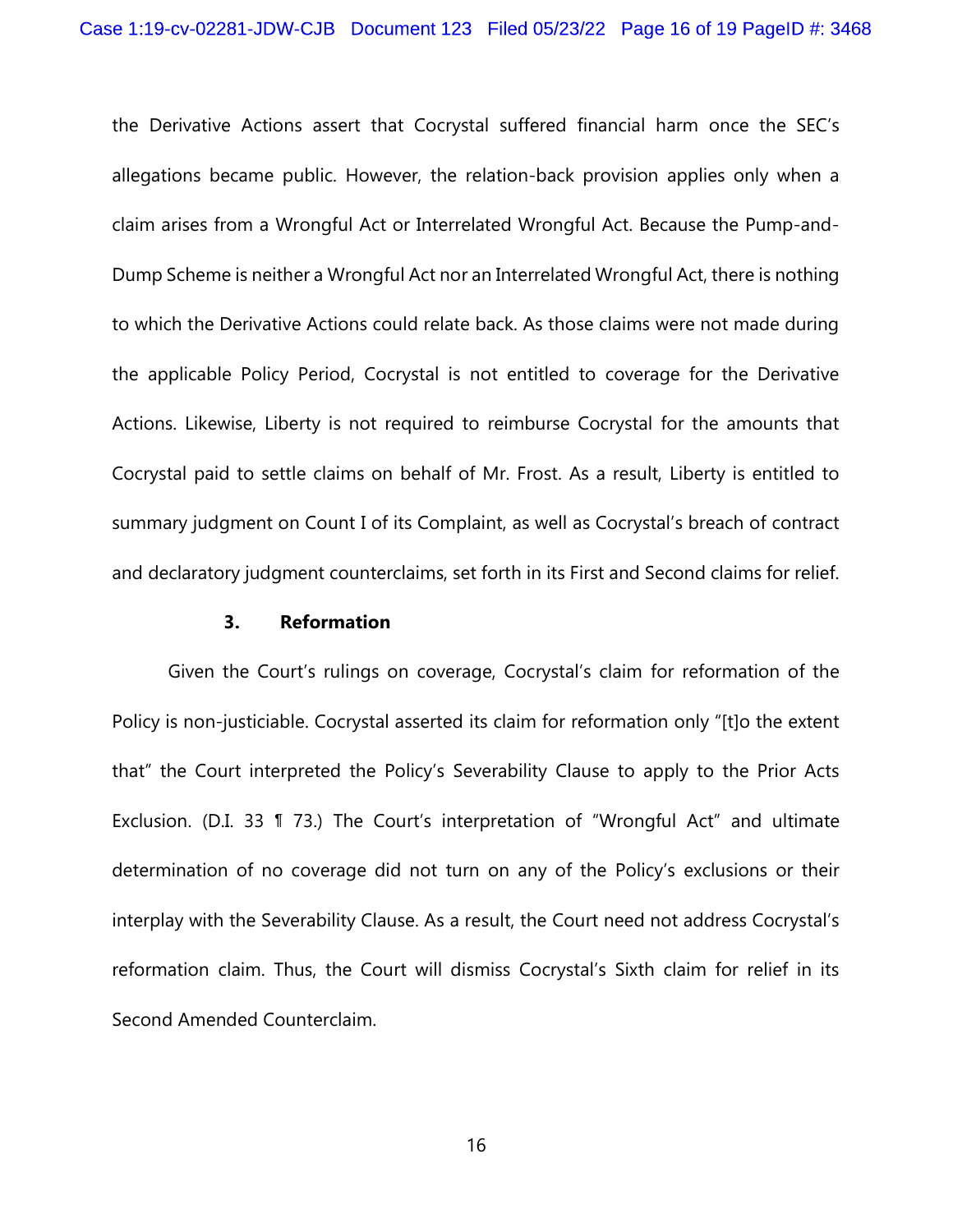# C. Bad Faith Claims

### 1. Common law

To establish a bad faith claim under Delaware common law, a claimant "must show that the insurer's *refusal to honor its contractual obligation* was clearly without any reasonable justification." GEICO, 2022 WL 1052195 at \*8 (original emphasis) (quoting Casson v. Nationwide Ins. Co., 455 A.2d 361, 369 (Del. Super. Ct. 1982)). "In other words, an insurer's actions only give rise to a bad faith breach of contract claim if the insurer's actions first breach the contract." Id. Thus, in order to prevail on its bad faith claim, Cocrystal must first demonstrate that Liberty has breached the Policy. See id. The Court has determined that Cocrystal cannot prevail on its breach of contract claims against Liberty. Upon a finding of no coverage, Cocrystal cannot prevail on its bad faith claim. See id. at \*9 ("Without a showing of an underlying breach, there can be no claim for bad faith breach of contract.); Monzo v. Nationwide Prop. & Cas. Ins. Co., No. K18C-11-003, 2022 WL 247534, at \*6 (Del. Super. Ct. Jan. 27, 2022); Bramble v. Old Republic Gen. Ins. Corp., No. S16C-06-025, 2017 WL 345144, at \*9 (Del. Super. Ct. Jan. 20, 2017); Re Suter v. State Farm Fire & Cas. Co., No. S15C-06-025, 2016 WL 5867435, at \*3 (Del. Super. Ct. Oct. 6, 2016); AT&T Wireless Servs., Inc. v. Fed. Ins. Co., No. 03C-12-232, 2006 WL 267135, at \*5 (Del. Super. Ct. Jan. 31, 2006). Liberty is entitled to summary judgment on Cocrystal's bad faith claim, set forth in its Third counterclaim.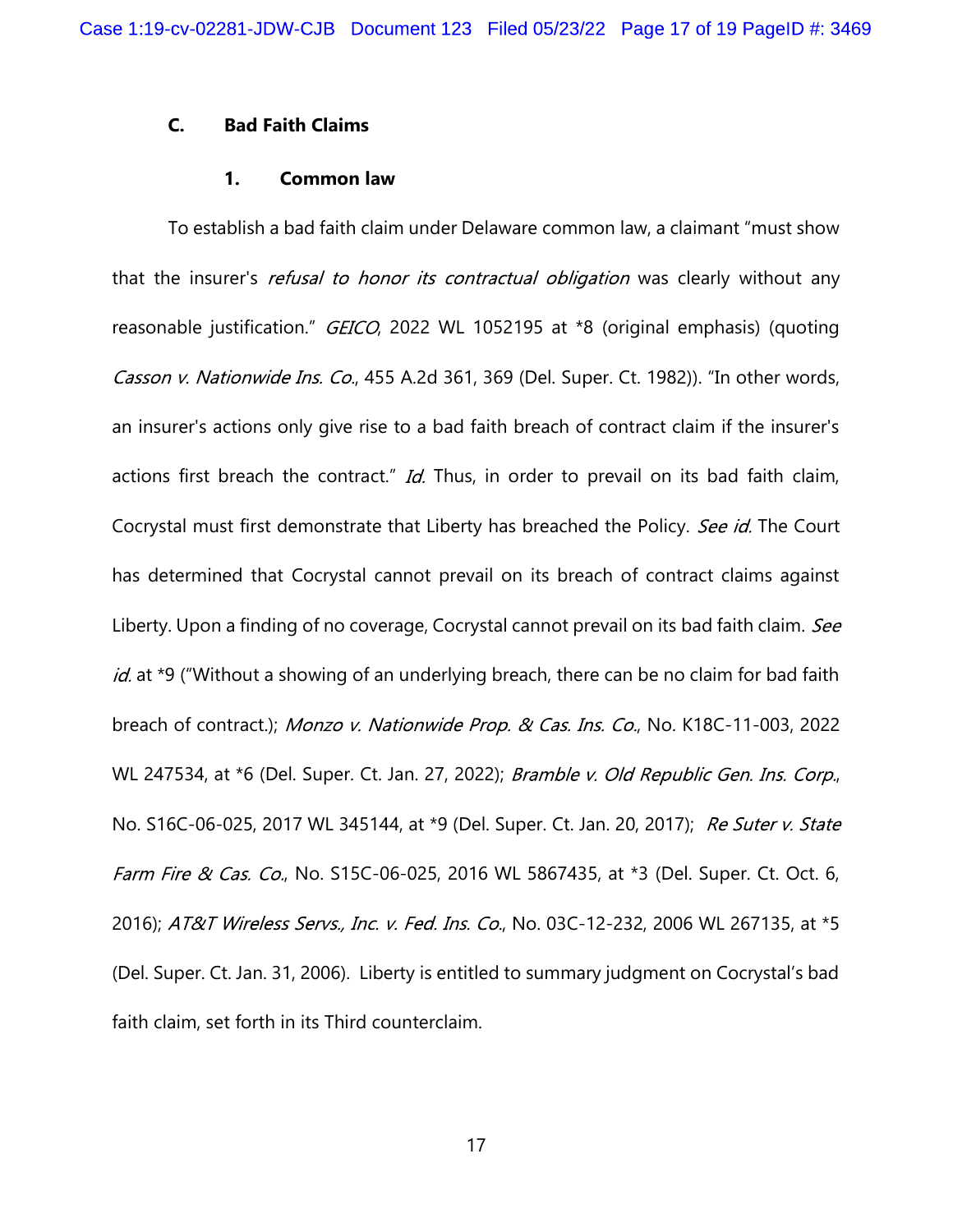#### 2. Washington Consumer Protection Act

To prevail on its CPA claim, Cocrystal "must prove (1) an unfair or deceptive act or practice (2) in trade or commerce (3) which affects the public interest (4) and causes injury to the plaintiff's business or property, and (5) a causal link between the act and the injury." Peoples v. United Servs. Auto. Ass'n, 452 P.3d 1218, 1221 (Wash. 2019). Liberty is entitled to summary judgment on Cocrystal's claim for alleged violations of the Washington CPA because it cannot satisfy the fourth element. An insurer's wrongful denial of contractedfor insurance benefits is an injury to business or property. Id. at 1222. However, the Court has already determined that Cocrystal is not entitled to coverage for the SEC Investigation, SEC Action, and Derivative Actions, so Cocrystal cannot demonstrate that Liberty wrongfully deprived it of contracted-for benefits under the Policy. Nor has Cocrystal asserted any other business or property injuries, apart from the alleged wrongful denial of benefits. Because Cocrystal cannot satisfy the injury requirement, it cannot prevail on its CPA claim. Liberty is entitled to summary judgment on the Fourth counterclaim.

### 3. Washington Insurance Fair Conduct Act

The entry of summary judgment on Cocrystal's bad faith claim is not dispositive of its claim under the Washington IFCA. To prevail on its IFCA claim, Cocrystal must prove, inter alia, that Liberty "unreasonably denied a claim for coverage or payment of benefits." RCW § 48.30.015(a). However, "[t]here is an abundance of case law that an insurance company can be held liable for bad faith and unreasonable conduct in the investigation